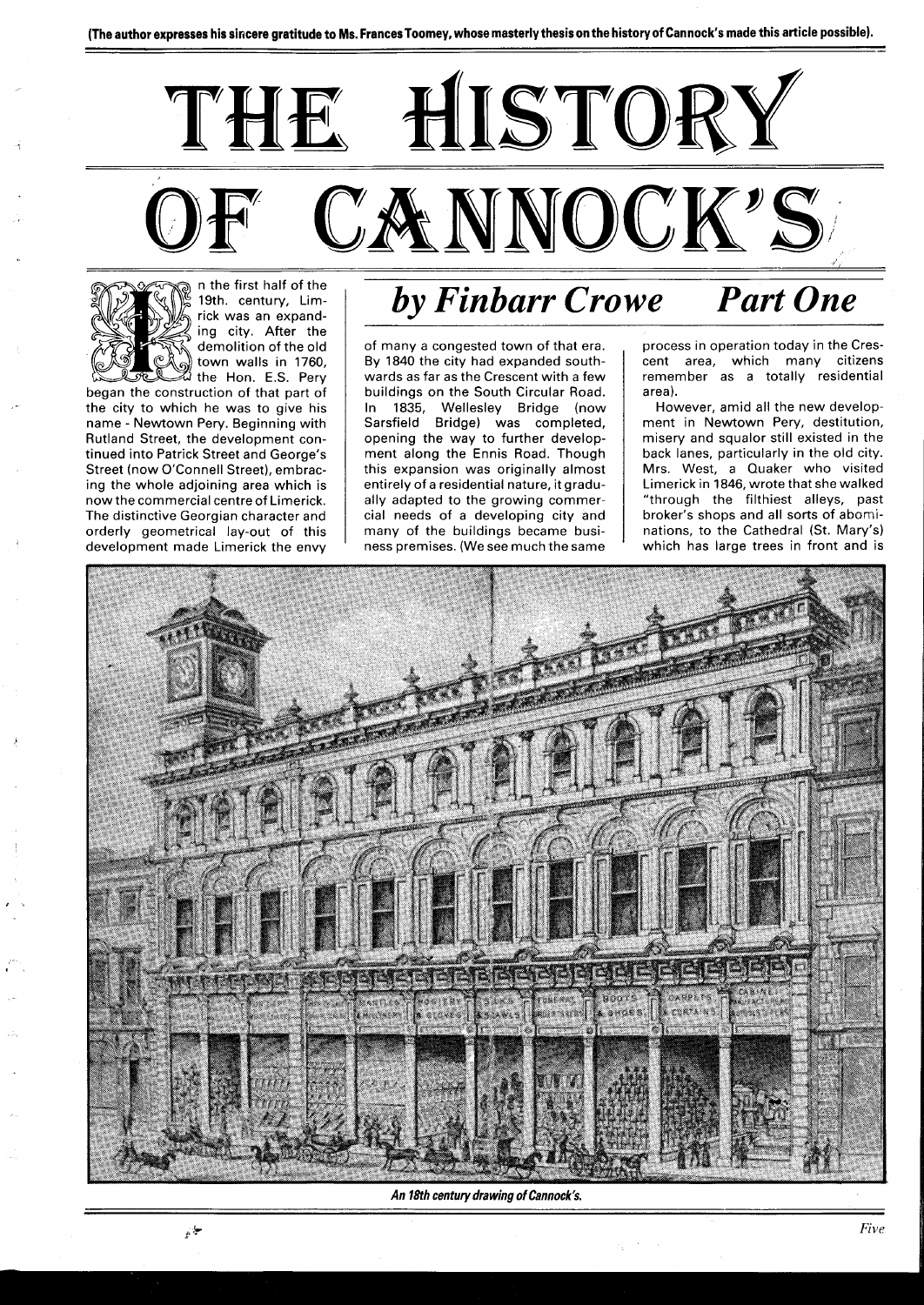Peter Tait was born in Scotland in 1828 and came to Limerick in 1838 with seven shillings and six pence (371/2p.) in his pocket. His sister was married to Martin Honan, who was mayor of the city in 1842 and 1843. During the summer of 1844, the young Tait worked as a counterhand for Cumine and Mitchell and in the winter he sold shirts to the sailors at Limerick Docks. For a young man he had a shrewd business head and a great capacity to spot an opening and unbounded energy in pursuing new ideas. In his time he was the prince of entrepreneurs and before long he had founded his famous factory in Boherbuoy which made uniforms for the British Army. In 1858, there were 1,300 people employed in the factory and by 1864 he was the largest clothing manufacturer in the British Isles.

On becoming a director of Cannock's, he immediately introduced the art of glovemaking into the store and this aspect of the business soon prospered. (Limerick had a distinguished reputation in glovemaking and, during the 18th century, a glover named Lyons had orders from as far afield as the Court of Russia). In other aspects of the business, too, his presence was soon felt. In particular, he saw the necessity for expanding the premises in orderto cater for the many new ideas that his imaginative commercial brain was constantly conceiving.

With this in mind he undertook, in 1858, a major reconstruction of the store, which incorporated all the newly acquired property into one large building. This development gave Cannock's its impressive and ornate facade which was to lend character to the centre of Limerick for over l00 years. The upper storey was designed to cater for all apprentices (there were often 100 "living in"), and it contained a large kitchen, dining and sitting rooms, a library and sleeping quarters. There was also a separate entrance for the apprentices on Honan's Quay. The entire cost of the undertaking was £9,000 and the principal architect was Mr. William Fogerty of Limerick (Fogerty, who was only 24 when he designed Cannock's, became a fellow of the Royal Institute of British Architects and President of the Architects Association of Ireland. He also designed Boyd's in William Street).

In 1862, Tait bought extensive property in Brunswick Street (now Sarsfield Street), which was later to house the expanding furniture department of Cannock's. Also in this year he bought property in William Street which he leased to William McCormick. (In later years this property was occupied by Goodwin's, destroyed by fire, rebuilt, occupied by Besco's and finally by Winston's. By an odd twist of fate, Cannock's, having sold their premises in

O'Connell St., to Penney's in 1980, transferred their business to this William St., premises and traded there in the final years prior to closing down. The building since then was replaced by a new shopping arcade known as 'The Mall', which, regrettably, was destroyed by a fire, earlier this year).

In 1864 Tait bought more property in Honan's Quay (where Dunne's Stores is now), so that by the end of that cen-Honan's Quay. tury, Cannock's owned almost all of

Under his dynamic management,<br>binet-making, polishing and cabinet-making, upholstering also flourished in the Store and his drive and encouragement soon made the name of Can-<br>nock's synonymous with fine synonymous with fine craftsmanship in the furniture trade. In fact so great was their reputation that soon they were the main suppliers to every hospital institution within a 35 mile radius of Limerick. Tait had indeed made his presence felt.

In 1865, Tait moved to London but still maintained his interest in Cannock's and the Clothing Factory. Peter Thom replaced him as managing director of Cannock's and his previous experience in this demanding position helped to maintain the premier position ofthe firm in thecommercial world.

But a man of Peter Tait's stature was not to be easily forgotten by the citizens. A firm believer in freedom of



**South Hill House, the home of Peter Tait,**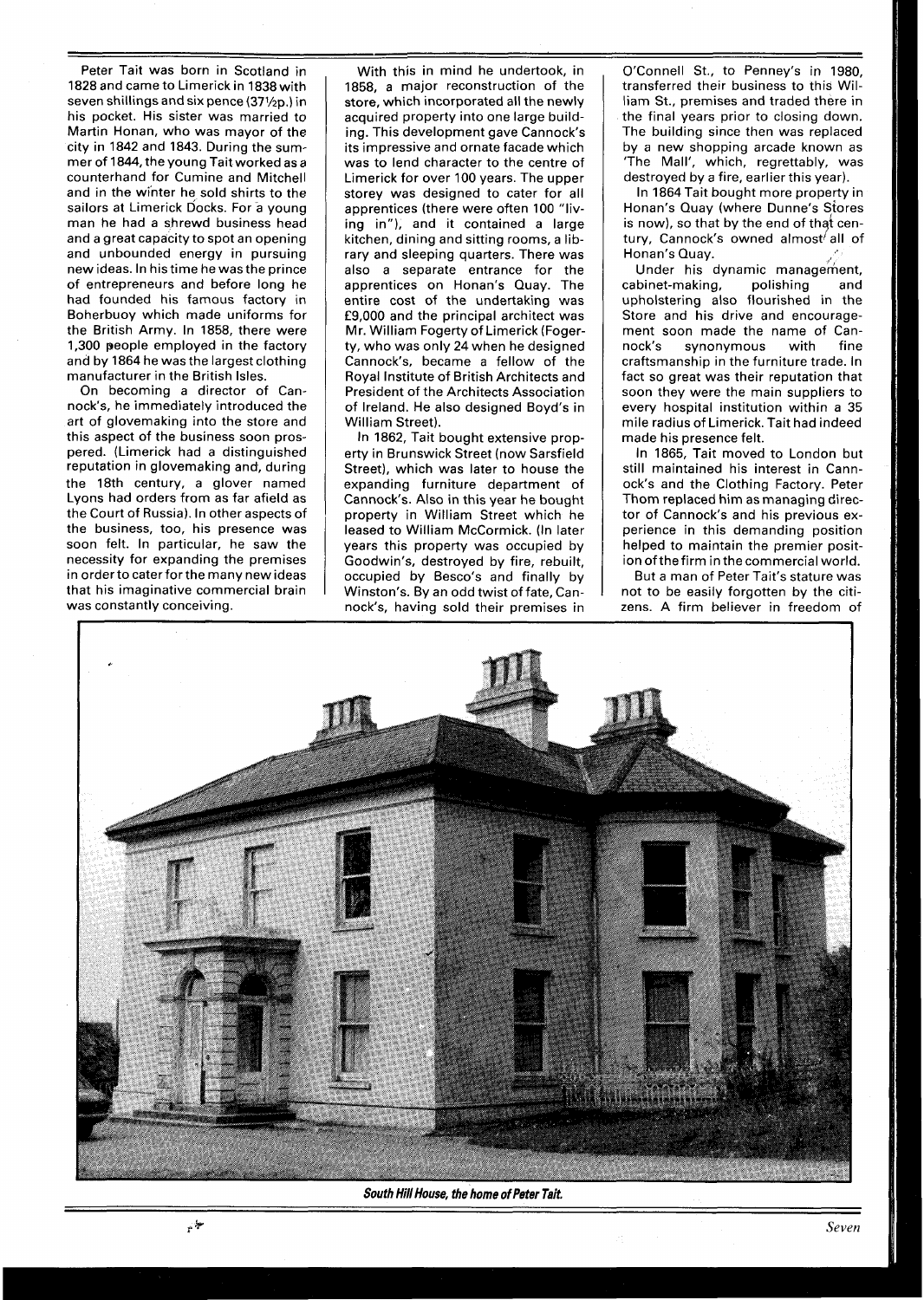otherwise surrounded by walls and mean habitations". The contrast between the old and the new certainly appears to have been a stark one.

Communications into and out of Limerick were remarkably good in those days, particularly the routes to Dublin. The city was linked to the capital by canal and for those with more urgent business a regular "fly" coach service operated. In 1848, the first train ran between Dublih and Limerick, adding further to the city's commercial potential.

Limerick port, at the back of the Custom House, was also thriving at this stage and the expanding trade led to the construction of the New Docks in 1853.

However,<sup>\*</sup> in the field of politics Limerick was not so fortunate. In the first part of the 19th century the Corporation had been notoriously corrupt and many attempts to achieve reform had failed. Finally as a result of a persistent campaign by Thomas Spring Rice, it was dissolved in 1840 and replaced by an elective body. The new body, however, was not truly representative of the citizens because of the high property qualifications for voting and membership.

It was shortly after that Thackeray, the eminent writer, visited Limerick. He was generous in his praise of the city and was particularly impressed with George's Street. "The houses", he wrote, "are bright red - the street is full and gay, carriages in plenty go jingling by - dragoons in red are every now and then clattering up the Street, and upon every carriage which passes with ladies in it, you are sure to see a pretty one; the great Street of Limerick is altogether a very brilliant and animated sight".

It was into this "great Street of Limerick", that John Arnott and George Cannock came in 1850, buying the premises at 134 (now 139) George's Street from their fellow Scotsmen Cumine and Mitchell. The premises had been built before 1800 and had been a drapery establishment since 1814, when a Mr. Thomas Waller, "a fashionable woollen draper", took it over. The premises changed hands a few times before Cumine and Mitchell started trading there in 1840. They had planned to expand the business and bought an adjacent premises which stretched back to Honan's Quay. Unfortunately for them, the Great Famine struck in the 1840s and the depressed economic conditions completely upset their plans. Finally, in 1850, they sold their interest to Arnott and Cannock, two vastly experienced businessmen, who were already operating a drapery store in Henry Street, Dublin. (When Cannock retired in 1865 this business became known as Arnott & Co.).

At first they concentrated on



**Peter Tait.** 

developing the wholesale side of the business to supply the small shops which began to spring up in rural areas during the post-Famine period. They were fortunate in having the support of their Dublin Company, as they could depend on a constant supply of merchandise in those unsettled times. Having established the firm on a sound footing, George Cannock concentrated his energies on his Dublin store, while Arnott became deeply involved with his many business interests in Cork (he died a millionaire in 1898). The running of the Limerick store was left in the capable hands of Peter Thom, who became manager, and finally a director, in 1861.

Cannock lived overhead his store in Henry Street, Dublin, with his housekeeper, by whom he had two daughters, Mary and Fanny. The couple separated after this and the two children were put under the care of a governess in Rathmines, both parents having access to them. There was little doubt that George Cannock loved his daughters intensely and, to his credit,

showed none of that moral cowardice that had compelled many other men in similar prestigeous positions to disown their own offspring. The girls were sent to a boarding school in England to be educated and were, finally, sent to a finishing school in Paris.

Cannock continued to participate actively in the running of the Dublin store while keeping a discreet eye on his Limerick interests. He retired from business in 1865, although still retaining his financial interest in his Limerick premises. He went to live in London, having amassed a fortune of £150,000.

Meanwhile, Peter Thom continued to look after the affairs of Cannock's and under his prudent management the business continued to prosper. During this period he acquired more property on Honan's Quay, continuing the gradual expansion of the firm.

In 1858, John Arnott sold his interest in Cannock's to a man who was to have a profound influence not alone on Cannock's, but also on the greater commercial life of Limerick.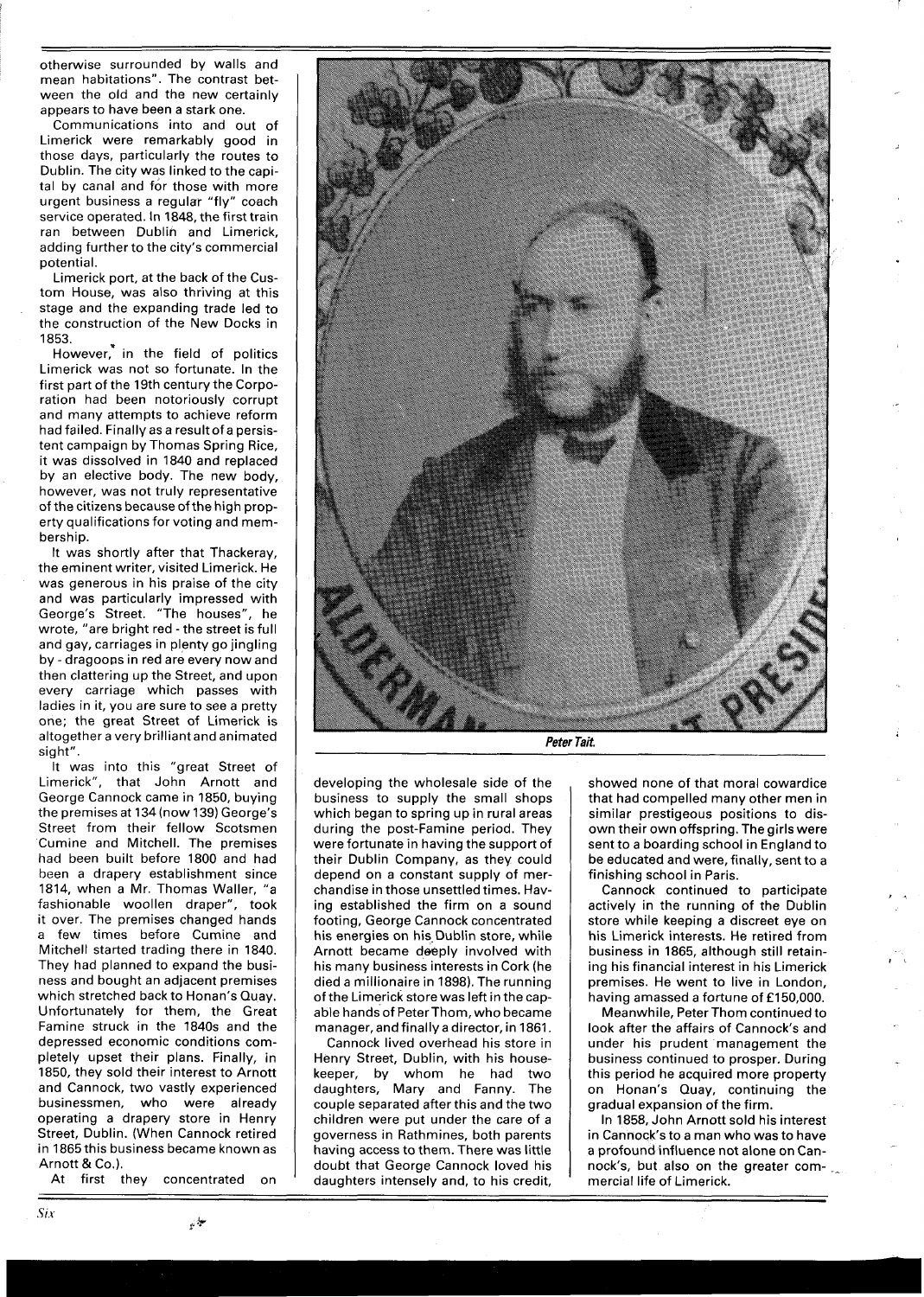religion, he was renowned for his charitable nature and contributed generously to all denominations in the city. After his departure from Limerick, a committee of business people was set up to erect a memorial to him. John Arnott and George Cannock each contributed £ **l00** towards the fund and the magnificent clock tower erected in Baker Place was a fitting expression of the high esteem in which he was held. Indeed, so great was the citizens' respect for him that in November of that year **(1865)** he was offered the Mayoralty of Limerick, which he accepted. This was to be the first of three terms which he served in that exalted position.

Tait undertook this new role with his usual enthusiastic flair while still keeping a benevolent eye on Cannock's and the Limerick Clothing Company, both of which he now treated as one inseparable commercial entity. It was somewhat ironic that his first major undertaking as Mayor was to deal with a tailors' strike which started in Cannock's and then spread to other houses. There was dissatisfaction in Cannock's with wages **(251-** per week) and the men also demanded the dismissal of women who were engaged in their type of work. Tait was well aware of the implications of this dispute, having many women employed in his Boherbuoy Factory. He acted quickly and decisively, threatening his Clothing Factory workers with instant dismissal if they joined the strike. He refused ab\*solutely to concede the workers' demands and the strike soon petered out. As a result, **30** workers at Cannock's who were 'Society men' (trade union members), were forced to leave the firm but were given alternative employment by Tait at his Boherbuoy Factory. Here, however, they had to work with machines rather than by hand, as before. This was the only recorded strike that Cannock's had in the 19th century.

Tait was now immensely influential in both the economic and political life of Limerick and worked tirelessly to develop communications in and out of the city by road, rail and sea. His enterprise in this respect was enormously<br>successful and the commercial the commercial interests of both Cannock's and Limerick prospered accordingly. His reputation and influence soared and in February **1868** he was knighted. He was at the pinnacle of his career when he decided to stand for Parliament. The election campaign was a particularly tempestuous one and there were many violent clashes between rival supporters in the city. Because of its association with Tait, Cannock's did not escape during these disturbances. Its plate glass windows were broken and a fire was started in the calico department.

However, the most vicious affray occurred near the Tait memorial in

Baker Place, during which one of Tait's workers, a tailor named Hill, was killed. These riotous events did little to advance Tait's cause. Nor was he overfortunate in some of those whose help he enlisted, one of whom was Richard Pigott, who was later to gain notoriety as the forger of the 'Parnell letters'. The culmination of all this was that Tait's popularity suffered and he lost the election. Furthermore, he resigned as Mayor in December **1868,** having been involved in a dispute over the Mayoral chain.



A alass decanter from the Cannock/Tait-store.

Unfortunately for Tait, worse was to follow, as this political episode had diverted his attention and energies from his business enterprises. One of his companies, the River Plate Steamship Company, collapsed and the effects were to prove devastating. Both Tait and George Cannock were the principal partners and they became liable for the company's losses. (These losses were considerable, as limited liability was a very new concept then). We shall see later on how they affected George Cannock.

After this major setback, Tait once more sought a seat in parliament, contesting elections both in Limerick and Scotland. Again, however, he was

unsuccessful. His financial resources had now become considerably drained and this deeply affected his business interests. As a consequence, the prosperity of his Boherbuoy factory declined and it was eventually forced to close in **1875.** In that same year Tait left Limerick, finally severing his **37** year connection with the city. He died at the Hotel de France, in Batoum, Russia, in ~ **1890, while endeavouring to set up a/** Turkish cigarette factory in Salonica/ He had no house of his own to bequeath and died almost penniless,' leaving a mere **£50.** 

George Cannock, as we have seen, also suffered financially because of the collapse of Tait's Steamship Company. He was forced to sell his house in London and return to the active management of his Limerick store. Indeed, to quote Cannock himself: "I suffered losses in consequence of which I had the bed sold from under me". This was not strictly true but nevertheless his assets were severely diminished.

He moved with his two daughters to Limerick and rented a house at 6, Barrington Street. While there, the girls became involved in the city's cultural life and during these activities became acquainted with Patrick Lynch, proprietor of the Royal George Hotel. They had previously known Lynch in London where, as superintendent of the River Plate Steamship Company, he had been a regular visitor to their home. Mary Cannock, who had led a very sheltered life, had a daughter by Lynch in **1871,** and this, needless to say, caused quite a stir. The matter was further aggravated by the fact that Mary was only **18,** while Lynch, who was married, was **45** and had **10** children of his own. George Cannock sued Lynch for the seduction of his daughter and won **£100** damages and **61-** costs. Subsequently, both Mary Cannock and Patrick Lynch left Limerick, both going their separate ways. Mary later married John McCandie at Chepstow. He had worked at the Provincial Bank, George's Street, during the court case and had given evidence at the trial.

George Cannock continued to man-<br>age the store, though he was not now one of the principal shareholders. However, he was forced by ill-health to retire in 1875 and died at Exeter a year later, aged **67** years. He left effects worth **£4,000,** but, like Tait, had no house to bequeath. He did, however, leave his name to the business, and Cannock's was to be a household name in Limerick for the next **100** years.

Before Cannock's departure, the store had already been effectively taken over by Michael J. Clery and James Moriarty Tidmarsh, in **1871.** Tidmarsh was a native of Kilkenny and had been Mayor of that city in **1855.** Unfortunately, he died in **1876** though his family was destined to be associated.\_ with Cannock's for almost another **100**